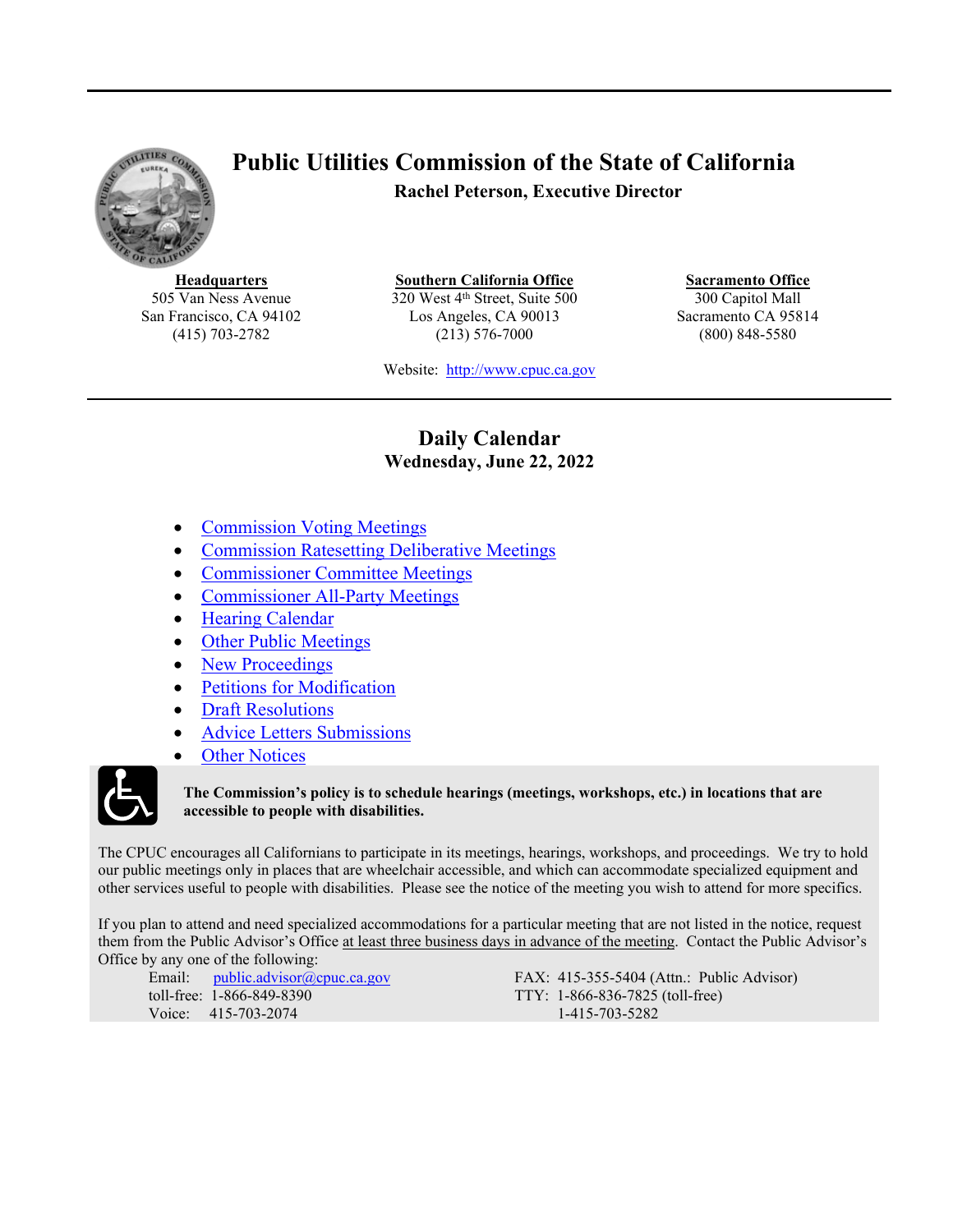### <span id="page-1-0"></span>**COMMISSION VOTING MEETINGS**

Pursuant to Section 2 of Assembly Bill 361, Stats. 2021, Ch.165, signed by Governor Newsom on September 16, 2021, Commissioners may participate remotely from teleconferencing locations. The public may observe, provide public comment during the public comment period, and otherwise participate remotely pursuant to the Bagley-Keene Open Meeting Act.

June 23, 2022 11:00 am San Francisco

July 14, 2022 11:00 am Los Angeles

August 4, 2022 11:00 am Sacramento

Return to Table of [Contents](#page-0-0)

# <span id="page-1-1"></span>**COMMISSION RATESETTING DELIBERATIVE MEETINGS**

(Not Open to the Public)

*Ratesetting Deliberative Meeting dates are reserved as noted but will only be held if there are ratesetting matters to be considered.*

> Remotely **Remotely Remotely**

| July 11, 2022   | $10:00$ am         |
|-----------------|--------------------|
| August 1, 2022  | $10:00 \text{ am}$ |
| August 22, 2022 | $10:00$ am         |

Return to Table of [Contents](#page-0-1)

## <span id="page-1-2"></span>**COMMISSIONER COMMITTEE MEETINGS - NONE**

Return to Table of [Contents](#page-0-0)

## <span id="page-1-3"></span>**COMMISSIONER ALL-PARTY MEETINGS - NONE**

A quorum of Commissioners may attend all-party meetings in ratesetting proceedings upon 10 days' notice of the meeting in the *Daily Calendar. Otherwise, all-party meetings are noticed directly to the parties and might not be posted here.*

Return to Table of [Contents](#page-0-0)

## <span id="page-1-4"></span>**HEARING CALENDAR**

Dates in parentheses following the word "also" are subject to change without notice. The assigned Commissioner's name is listed next to the proceedings as matter of record; the assigned Commissioner may or may not be present at the hearing.

*(PHC) = Prehearing Conference (WS) = Workshop (OA) = Oral Argument (PPH) = Public Participation Hearing (STC) = Status Conference (CA) = Closing Argument (EH) = Evidentiary Hearing (L&M) = Law & Motion (CM) = Community Meeting (ECP) = Expedited Complaint Proceeding Hearing*

**06/23/22 A.21-11-013 (PHC) -** Application of PropSF, LLC (VCC-94) for Authority to Provide Scheduled VCC Service to Treasure Island and to Amend Rates for Prearranged Non-Scheduled Service by Mileage. *Webex:* **<https://cpuc.webex.com/cpuc/j.php?MTID=m2c85683f896fc9dbfbf29bb3ee7822a0>**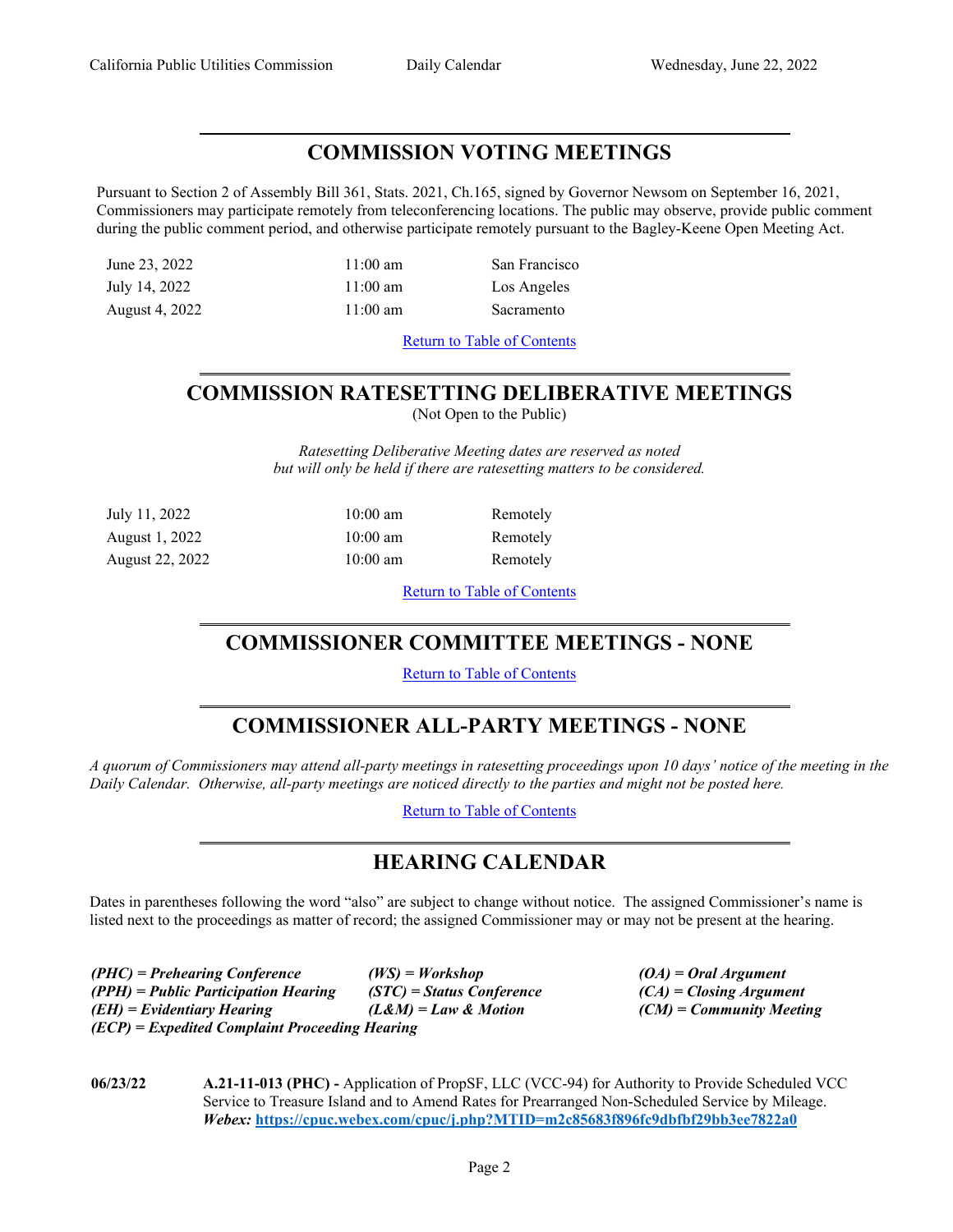| $1:30$ p.m.<br>ALJ Glegola<br>Comr<br>J. Reynolds            | <b>Meeting Number: 2489 382 3365</b><br>Meeting Password: wtJsrKSp268                                                                                                                                                                                                                                                                                                                                                                                                                                                                                                                                                                                                                                                                                                                                                                                                                                                                                                                                                                                                                                                                                                                                                                                                                          |
|--------------------------------------------------------------|------------------------------------------------------------------------------------------------------------------------------------------------------------------------------------------------------------------------------------------------------------------------------------------------------------------------------------------------------------------------------------------------------------------------------------------------------------------------------------------------------------------------------------------------------------------------------------------------------------------------------------------------------------------------------------------------------------------------------------------------------------------------------------------------------------------------------------------------------------------------------------------------------------------------------------------------------------------------------------------------------------------------------------------------------------------------------------------------------------------------------------------------------------------------------------------------------------------------------------------------------------------------------------------------|
| 06/24/22<br>9:00 a.m.<br>ALJ Wang<br>Comr Shiroma            | A.21-12-006 (WS) - Application of San Diego Gas & Electric Company (U902E) for Approval of Real<br>Time Pricing Pilot Rate.<br>A.21-12-008 (WS) - Application of SAN DIEGO GAS & ELECTRIC COMPANY (U902E) for Approval<br>of Commercial Electric Vehicle Dynamic Rate.<br>Webex: https://cpuc.webex.com/cpuc/j.php?MTID=ma16ad0e7e00187215fe47639b8e3aad9<br>Meeting Number (Access Code): 248 715 45615<br><b>Meeting Password: 9hgFH9UJPi8</b><br>Call-In Information: 855-282-6330,,24871545615##<br><b>Contact: Masoud Foudeh</b><br>masoud.foudeh@cpuc.ca.gov<br>415-703-1244                                                                                                                                                                                                                                                                                                                                                                                                                                                                                                                                                                                                                                                                                                             |
| 06/24/22<br>$10:00$ a.m.<br>ALJ Long<br>Comr Houck           | A.22-05-005 (PHC) - Application of SOUTHERN CALIFORNIA GAS COMPANY (U 904 G) and SAN<br>DIEGO GAS & ELECTRIC COMPANY (U 902 G) for Authority to Establish a Gas Rules and<br>Regulations Memorandum Account.<br>Webex: https://cpuc.webex.com/cpuc/onstage/g.php?MTID=ee4d46589e7584ef3a70599ff86e98d78<br><b>Event Number: 2496 771 0737</b><br><b>Event Password: 2022</b>                                                                                                                                                                                                                                                                                                                                                                                                                                                                                                                                                                                                                                                                                                                                                                                                                                                                                                                   |
| 06/24/22<br>$10:00$ a.m.<br>ALJ Rambo<br>Comr<br>J. Reynolds | A.22-04-006 (PHC) - Application of SOUTHERN CALIFORNIA GAS COMPANY (U 904 G) for<br>Authorization to $(1)$ issue debt securities in an aggregate principal amount of up to \$2,820,000,000; (2)<br>include certain features in debt securities or enter into certain derivative transactions; (3) hedge issuances<br>of debt securities; and (4) take all other necessary, related actions.<br>A.22-04-007 (PHC) - Application of SAN DIEGO GAS & ELECTRIC COMPANY (U 902 M) for<br>authorization to: (1) issue Debt Securities in an aggregate principal amount up to \$3,050 million of debt<br>capital, in addition to previously-authorized amounts; (2) issue Roll-Over Debt Securities in an aggregate<br>principal amount up to \$1,050 million of debt capital, in addition to previously-authorized amounts; (3)<br>include certain features in the Debt Securities or to enter into certain derivative transactions related to<br>underlying debt in order to improve the terms and conditions of the debt portfolio and with the goal of<br>lowering the cost of money for the benefit of ratepayers; (4) hedge planned issuances of Debt Securities;<br>and (5) take all other necessary, related actions.<br>Call-In Number: 866-556-2084<br><b>Participant Passcode: 8423816</b> |
| 06/24/22<br>$1:00$ p.m.<br><b>ALJ Rizzo</b><br>Comr Houck    | R.21-10-001 (WS) - Order Instituting Rulemaking to Develop Safety Culture Assessments for Electric and<br>Natural Gas Utilities.<br>Webex: https://cpuc.webex.com/cpuc/j.php?MTID=m20c46582d91ac6fa65d3f74b1a7c1d85<br><b>Event Password: TfChM5wET52</b><br><b>Event Number: 2488 615 4991</b><br><b>Audio-Only, Listen-Only By Phone:</b><br>855-282-6330 (United States Toll Free)<br>415-655-0002 (United States Toll)<br>Access Code: 24886154991<br><b>Contact:</b> Emma Johnston<br>Emma.Johnston@cpuc.ca.gov<br>916-906-0529<br><i>Note:</i> A quorum of commissioners, and their advisors, may be present but no decisions will be made.                                                                                                                                                                                                                                                                                                                                                                                                                                                                                                                                                                                                                                              |
| 06/29/22<br>$10:00$ a.m.<br>ALJ Fogel<br>Comr                | R.20-07-013 (WS) - Order Instituting Rulemaking to Further Develop a Risk-Based Decision-Making<br>Framework for Electric and Gas Utilities.<br>Webex: https://cpuc.webex.com/cpuc/j.php?MTID=m75c325fa9f2fe71ca57969856e400f32<br><b>Meeting Passcode: DfANyyR9N37</b>                                                                                                                                                                                                                                                                                                                                                                                                                                                                                                                                                                                                                                                                                                                                                                                                                                                                                                                                                                                                                        |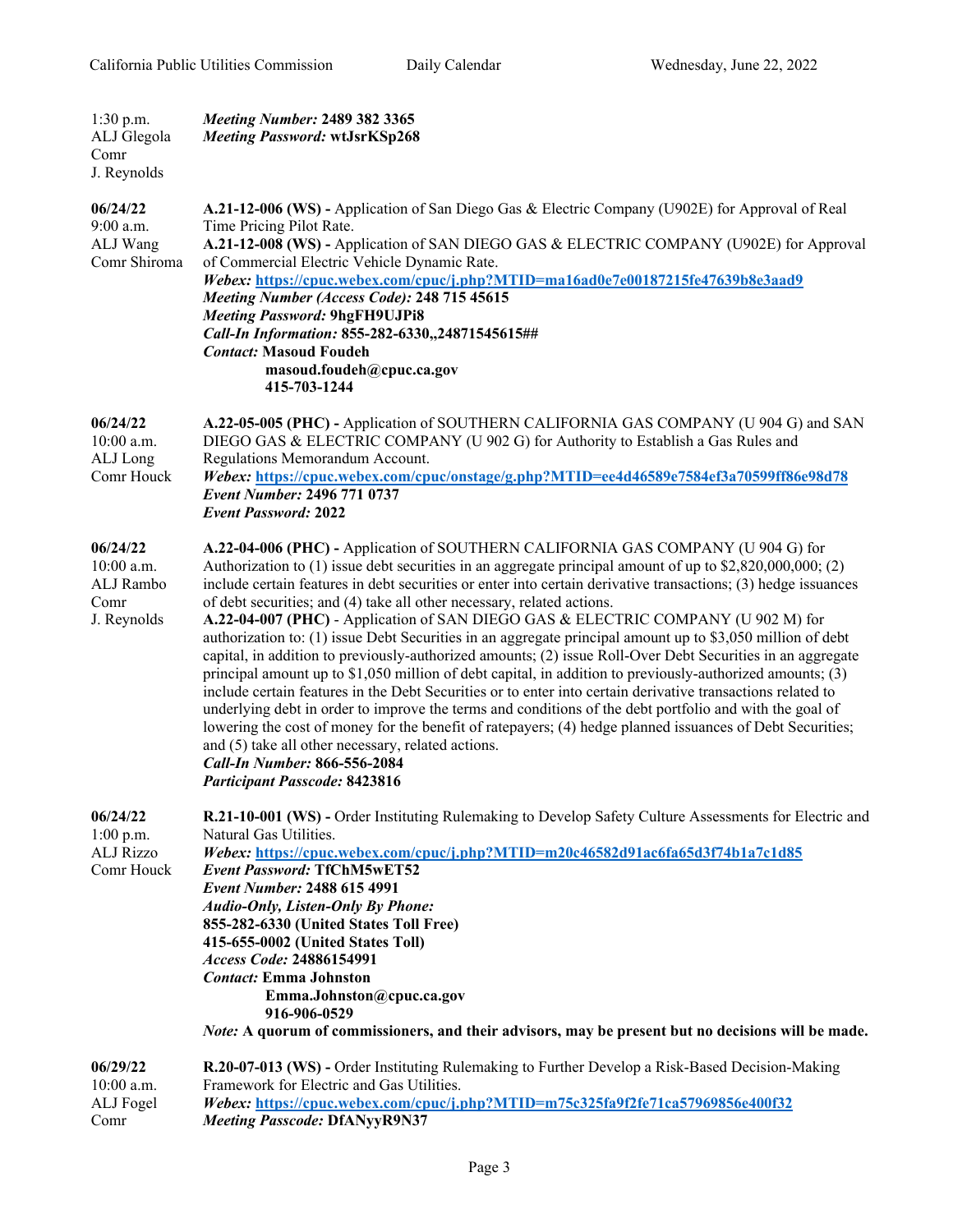| Rechtschaffen                                                                         | Call-In Number: 855-282-6330<br><b>Participant Code: 2497 606 7656</b><br><b>Contact: Arnold Son</b><br>Arnold.Son@cpuc.ca.gov<br><i>Note:</i> One or more decision makers may be present at this meeting, but no decisions will be taken.                                                                                                                                                                                                                                                                                                                           |
|---------------------------------------------------------------------------------------|----------------------------------------------------------------------------------------------------------------------------------------------------------------------------------------------------------------------------------------------------------------------------------------------------------------------------------------------------------------------------------------------------------------------------------------------------------------------------------------------------------------------------------------------------------------------|
| 06/29/22<br>$1:00$ p.m.<br>ALJ Wang<br>Comr<br>J. Reynolds                            | R.17-06-026 (WS) - Order Instituting Rulemaking to Review, Revise, and Consider Alternatives to the<br>Power Charge Indifference Adjustment.<br>Webex: https://cpuc.webex.com/cpuc/j.php?MTID=m2e71fe69942be5ca4cf8f4c7ea17f4ad<br><b>Meeting Passcode: PCIA2022</b><br><b>United States Toll Free: 855-282-6330</b><br>United States Toll: 415-655-0002<br>Participant Code: 2488 294 0237<br><b>Contact: Nick Dahlberg</b><br>nick.dahlberg@cpuc.ca.gov<br>415-703-3386                                                                                            |
| 06/29/22<br>1:30 p.m.<br>ALJ Kline<br>ALJ Lau<br>ALJ Wercinski<br>Comr<br>J. Reynolds | A.20-02-009 (PHC) - Application of Pacific Gas and Electric Company for Compliance Review of Utility<br>Owned Generation Operations, Portfolio Allocation Balancing Account Entries, Energy Resource<br>Recovery Account Entries, Contract Administration, Economic Dispatch of Electric Resources, Utility<br>Owned Generation Fuel Procurement, Diablo Canyon Seismic Studies Balancing Account, and Other<br>Activities for the Record Period January 1 Through December 31, 2019. (U39E)<br>Call-In Number: 877-937-0696<br><b>Participant Passcode: 7032008</b> |
| 06/30/22<br>$10:00$ a.m.<br>ALJ O'Rourke<br>Comr<br>A. Reynolds                       | A.22-05-006 (PHC) - In the Matter of the Application of PACIFICORP (U901E), for an Order<br>Authorizing a General Rate Increase Effective January 1, 2023.<br><b>Call-In Number: 866-556-2084</b><br><b>Participant Passcode: 8423816</b>                                                                                                                                                                                                                                                                                                                            |
| 06/30/22<br>10:00 a.m.<br>ALJ Tran<br>Comr Houck                                      | R.22-02-002 (PHC) - Order Instituting Rulemaking to Implement Resolution E-5076 and Review of Tribal<br>Policies.<br>Webex: https://cpuc.webex.com/cpuc/j.php?MTID=m521c4c1e69124bec9a39674743b5c2c1<br>Event Password: 2022 (2022 from phones)<br><b>Event Number: 2495 642 0843</b><br><b>United States Toll Free: 855-282-6330</b><br>United States Toll: 415-655-0002<br>Access Code: 249 564 20843                                                                                                                                                              |
| 06/30/22<br>10:30 a.m.<br>ALJ "TBD"<br>Comr "TBD"                                     | A.22-05-013 (WS) - Application of Southern California Edison Company (U338E) Regarding 2022 Risk<br>Assessment Mitigation Phase.<br>Webex: https://cpuc.webex.com/cpuc/j.php?MTID=mad4e778f5f0c0d0b3f5eb36b2f2a48e3<br><b>Event Password: 2022</b><br><b>Event Number: 2499 985 9649</b><br><b>United States Toll Free: 855-282-6330</b><br><b>United States Toll: 415-655-0002</b><br>Access Code: 249 998 59649<br>Password: 2022<br><b>Contact: Steven Haine</b><br>steven.haine@cpuc.ca.gov<br>510-282-8780                                                      |
| 07/06/22<br>$1:00$ p.m.<br>ALJ Stevens                                                | A.22-04-008 (PHC) - Application of Pacific Gas and Electric Company for Authority to Establish Its<br>Authorized Cost of Capital for Utility Operations for 2023 and to Reset the Cost of Capital Adjustment<br>Mechanism (U39M).                                                                                                                                                                                                                                                                                                                                    |

Comr

Page 4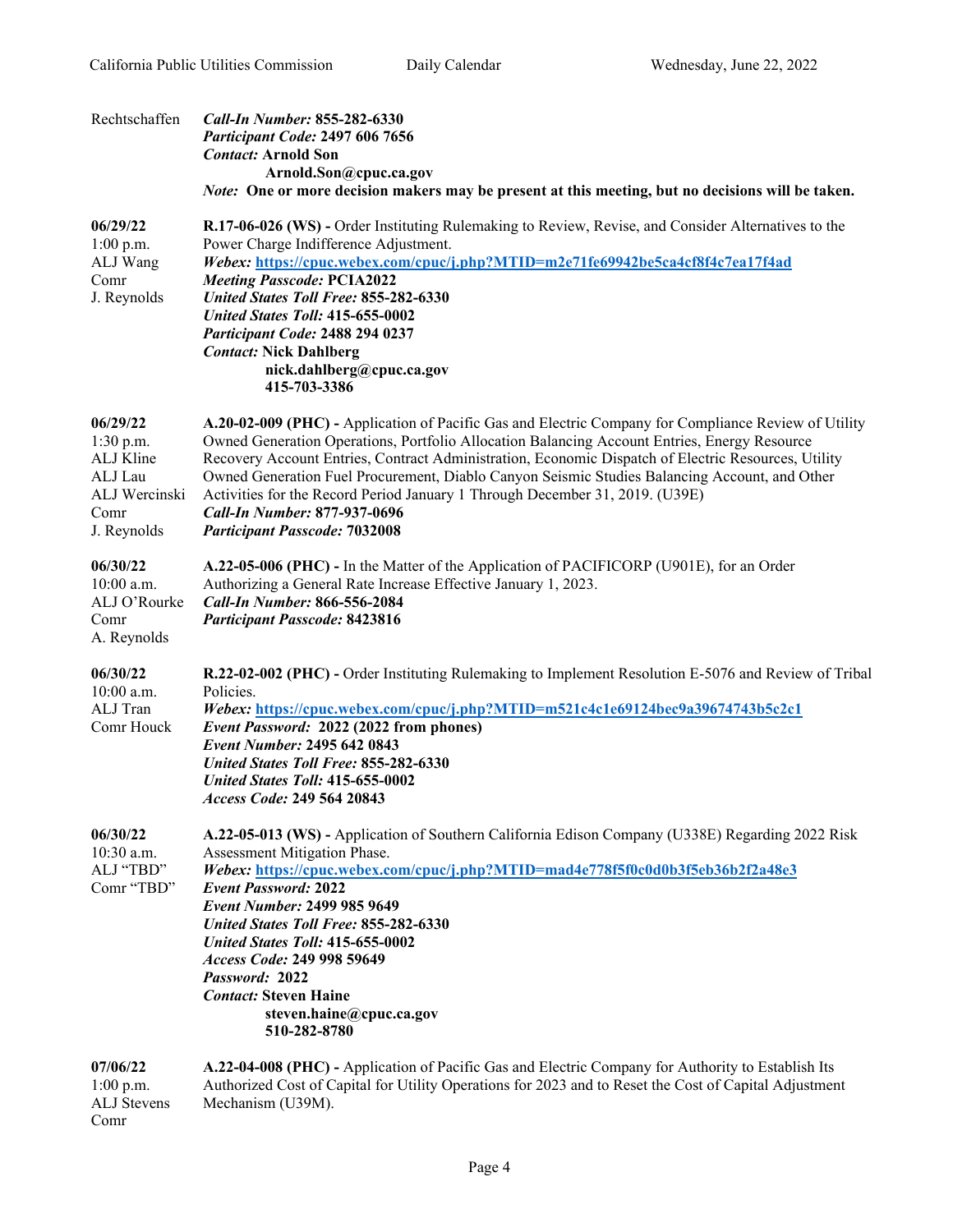| A. Reynolds                                                  | A.22-04-009 (PHC) - Application of Southern California Edison Company (U338-E) for Authority to<br>Establish Its Authorized Cost of Capital for Utility Operations for 2023 and Reset the Annual Cost of<br>Capital Adjustment Mechanism.<br>A.22-04-010 (PHC) - Application of Southern California Edison Company (U 338-E) for Extension of<br>Waiver of Capital Structure Rule.<br>A.22-04-011 (PHC) - Application of SOUTHERN CALIFORNIA GAS COMPANY (U904G) for<br>Authority to Establish Its Authorized Cost of Capital for Utility Operations for 2023 and to Reset the<br>Annual Cost of Capital Mechanism.<br>A.22-04-012 (PHC) - Application of San Diego Gas & Electric Company (U902M) for Authority to<br>Establish Its Authorized Cost of Capital for Utility Operations for 2023 and to Reset the Annual Cost of<br>Capital Mechanism.<br>Webex: https://cpuc.webex.com/cpuc/j.php?MTID=m4ce13d996041cd726edfe647ba0370f0<br><b>Event Password: 2022</b><br><b>Event Number: 2486 980 5210</b><br><b>United States Toll Free: 855-282-6330</b><br><b>United States Toll: 415-655-0002</b><br>Access Code: 248 698 05210<br>Password: 2022 |
|--------------------------------------------------------------|----------------------------------------------------------------------------------------------------------------------------------------------------------------------------------------------------------------------------------------------------------------------------------------------------------------------------------------------------------------------------------------------------------------------------------------------------------------------------------------------------------------------------------------------------------------------------------------------------------------------------------------------------------------------------------------------------------------------------------------------------------------------------------------------------------------------------------------------------------------------------------------------------------------------------------------------------------------------------------------------------------------------------------------------------------------------------------------------------------------------------------------------------------|
| 07/07/22<br>$10:00$ a.m.<br><b>ALJ Rizzo</b><br>Comr Shiroma | R.19-09-009 (WS) - Order Instituting Rulemaking Regarding Microgrids Pursuant to Senate Bill 1339 and<br>Resiliency Strategies.<br>Webex: https://cpuc.webex.com/cpuc/onstage/g.php?MTID=ef4eeaf4299941849d9dea5af13ce0503<br>Event Number: 2482 667 5651<br><b>Event Password: GRMG (Case sensitive)</b><br><b>Contact: Rosanne Ratkiewich</b><br>Rosanne.ratkiewich@cpuc.ca.gov<br>415-703-2845<br>Note: A quorum of commissioners, and their advisors, may be present but no decisions will be made.                                                                                                                                                                                                                                                                                                                                                                                                                                                                                                                                                                                                                                                  |
| 07/07/22<br>$2:00$ p.m.<br>ALJ S. Lee<br>Comr Shiroma        | A.22-01-003 (PPH) - Application of SAN GABRIEL VALLEY WATER COMPANY (U337W) for<br>Authority to Increase Rates Charged for Water Service in its Los Angeles County Division by \$10,791,000<br>or 13.1% in July 2023, \$4,847,000 or 5.2% in July 2024, and \$5,044,000 or 5.1% in July 2025, and in its<br>Fontana Water Company division by \$9,202,000 or 11.3% in July 2023, \$5,164,000 or 5.7% in July 2024,<br>and \$5,281,000 or 5.4% in July 2025, and related relief.<br>Webex: https://cpuc.webex.com/cpuc/onstage/g.php?MTID=e66cf970a6cf3288e6565734056f5d05e<br>Password: 2022<br>Event Number: 2490 240 4700<br>Toll-Free: 800-857-1917 (English)<br><b>Public Code: 1767567#</b><br>Toll-Free: 800-857-1917 (Spanish)<br><b>Public Code: 3799627#</b>                                                                                                                                                                                                                                                                                                                                                                                    |
| 07/07/22<br>6:00 p.m.<br>ALJ S. Lee<br>Comr Shiroma          | A.22-01-003 (PPH) - Application of SAN GABRIEL VALLEY WATER COMPANY (U337W) for<br>Authority to Increase Rates Charged for Water Service in its Los Angeles County Division by \$10,791,000<br>or 13.1% in July 2023, \$4,847,000 or 5.2% in July 2024, and \$5,044,000 or 5.1% in July 2025, and in its<br>Fontana Water Company division by \$9,202,000 or 11.3% in July 2023, \$5,164,000 or 5.7% in July 2024,<br>and \$5,281,000 or 5.4% in July 2025, and related relief.<br>Webex: https://cpuc.webex.com/cpuc/onstage/g.php?MTID=e89a129a9a1a63686246dbea215c1247eP<br>assword: 2022<br><b>Event Number: 2491 201 7724</b><br>Toll-Free: 800-857-1917 (English)<br><b>Public Code: 1767567#</b><br>Toll-Free: 800-857-1917 (Spanish)                                                                                                                                                                                                                                                                                                                                                                                                             |

*Public Code:* **3799627#**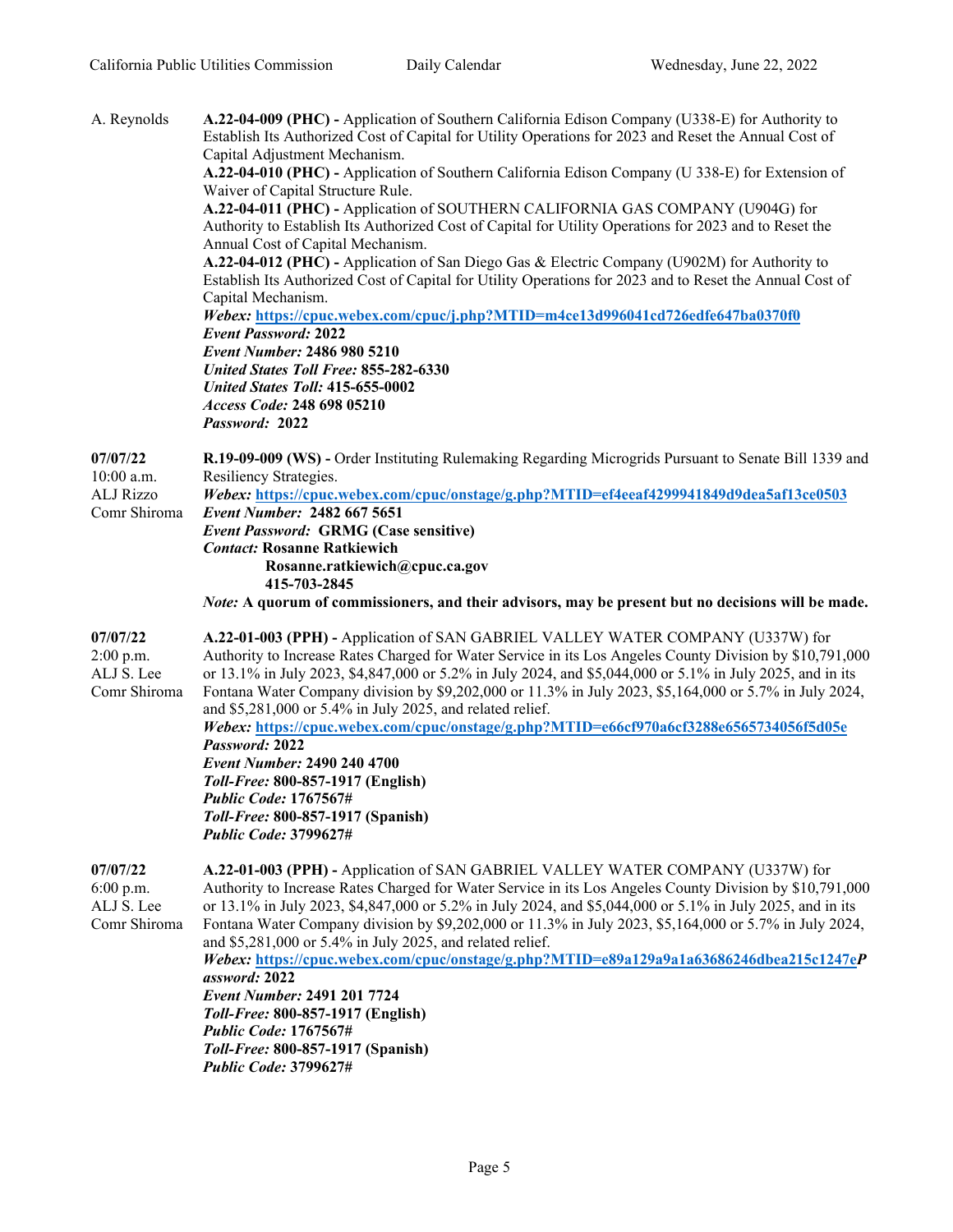| 07/11/22<br>$2:00$ p.m.<br>ALJ S. Lee<br>Comr Shiroma          | A.22-01-003 (PPH) - Application of SAN GABRIEL VALLEY WATER COMPANY (U337W) for<br>Authority to Increase Rates Charged for Water Service in its Los Angeles County Division by<br>\$10,791,000 or 13.1% in July 2023, \$4,847,000 or 5.2% in July 2024, and \$5,044,000 or 5.1% in July<br>2025, and in its Fontana Water Company division by \$9,202,000 or 11.3% in July 2023, \$5,164,000 or<br>5.7% in July 2024, and \$5,281,000 or 5.4% in July 2025, and related relief.<br>Webex: https://cpuc.webex.com/cpuc/onstage/g.php?MTID=e3897d1c0da3518670ed874c765bd13bf<br>Password: 2022<br><b>Event Number: 2498 747 7197</b><br>Toll-Free: 800-857-1917 (English)<br><b>Public Code: 1767567#</b><br>Toll-Free: 800-857-1917 (Spanish)<br><b>Public Code: 3799627#</b> |
|----------------------------------------------------------------|------------------------------------------------------------------------------------------------------------------------------------------------------------------------------------------------------------------------------------------------------------------------------------------------------------------------------------------------------------------------------------------------------------------------------------------------------------------------------------------------------------------------------------------------------------------------------------------------------------------------------------------------------------------------------------------------------------------------------------------------------------------------------|
| 07/11/22<br>$6:00$ p.m.<br>ALJ S. Lee<br>Comr Shiroma          | A.22-01-003 (PPH) - Application of SAN GABRIEL VALLEY WATER COMPANY (U337W) for<br>Authority to Increase Rates Charged for Water Service in its Los Angeles County Division by \$10,791,000<br>or 13.1% in July 2023, \$4,847,000 or 5.2% in July 2024, and \$5,044,000 or 5.1% in July 2025, and in its<br>Fontana Water Company division by \$9,202,000 or 11.3% in July 2023, \$5,164,000 or 5.7% in July 2024,<br>and \$5,281,000 or 5.4% in July 2025, and related relief.<br>Webex: https://cpuc.webex.com/cpuc/onstage/g.php?MTID=e5438fb508f136f96c738700289326976<br>Password: 2022<br>Event Number: 2498 198 8539<br>Toll-Free: 800-857-1917 (English)<br><b>Public Code: 1767567#</b><br>Toll-Free: 800-857-1917 (Spanish)<br><b>Public Code: 3799627#</b>        |
| 07/12/22<br>10:00 a.m.<br>ALJ Korpics<br>Comr<br>Rechtschaffen | A.21-10-010 (STC) - Application of Pacific Gas and Electric Company for Approval of its Electric Vehicle<br>Charge 2 Program. (U39E)<br>Webex: https://cpuc.webex.com/cpuc/j.php?MTID=mca8bda589d4f2c3200315c8ba68d13df<br><b>Event Password: 2022</b><br><b>Event Number: 2488 931 6498</b><br><i>Note:</i> RSVP to Annalissa Herbert at annalissa.herbert@cpuc.ca.gov no later than 4 p.m. on<br><b>July 8, 2022</b>                                                                                                                                                                                                                                                                                                                                                       |
| 07/12/22<br>$1:00$ p.m.<br><b>ALJ</b> Stevens<br>Comr Shiroma  | <b>I.21-12-001 (STC)</b> - Order Instituting Investigation on the Commission's Own Motion Into the Operations,<br>Policies and Practices of Uber Technologies, Inc. (TCP 38150) and Uber Black Sub-carriers Operating on<br>the Uber Black Platform.<br>Webex: https://cpuc.webex.com/cpuc/j.php?MTID=m673737e5c0188bcecc46883a3d4d7c09<br><b>Event Password: 2022</b><br><b>Event Number: 2497 330 8512</b><br>Call-In Number: 855-282-6330                                                                                                                                                                                                                                                                                                                                 |
| 07/18/22<br>10:00 a.m.<br>ALJ Rambo<br>Comr Houck              | C.22-05-020 (ECP) - Ward J. Henry d/b/a Alamitos Back Pain Center, Complainant vs. Southern<br>California Gas Company (U904G), Defendant.<br>Webex: https://cpuc.webex.com/cpuc/j.php?MTID=m1356cac315800d0b9e410a420da20c75<br><b>Meeting Number: 2496 304 8206</b><br><b>Meeting Password: JmAr9PiwG63</b><br>Join by phone:<br>855-282-6330 (United States Toll Free)<br>415-655-0002 (United States Toll)<br>Access Code: 2496 304 8206                                                                                                                                                                                                                                                                                                                                  |
| 07/19/22<br>9:30 a.m.<br>ALJ Korpics<br>Comr<br>Rechtschaffen  | A.21-10-010 (EH) - Application of Pacific Gas and Electric Company for Approval of its Electric Vehicle<br>Charge 2 Program. (U39E)<br>Webex: https://cpuc.webex.com/cpuc/j.php?MTID=m51ba6f91d5969b7d5fcf808d4472f7f4<br><b>Event Password: 2022</b><br>Event Number: 2485 294 9921                                                                                                                                                                                                                                                                                                                                                                                                                                                                                         |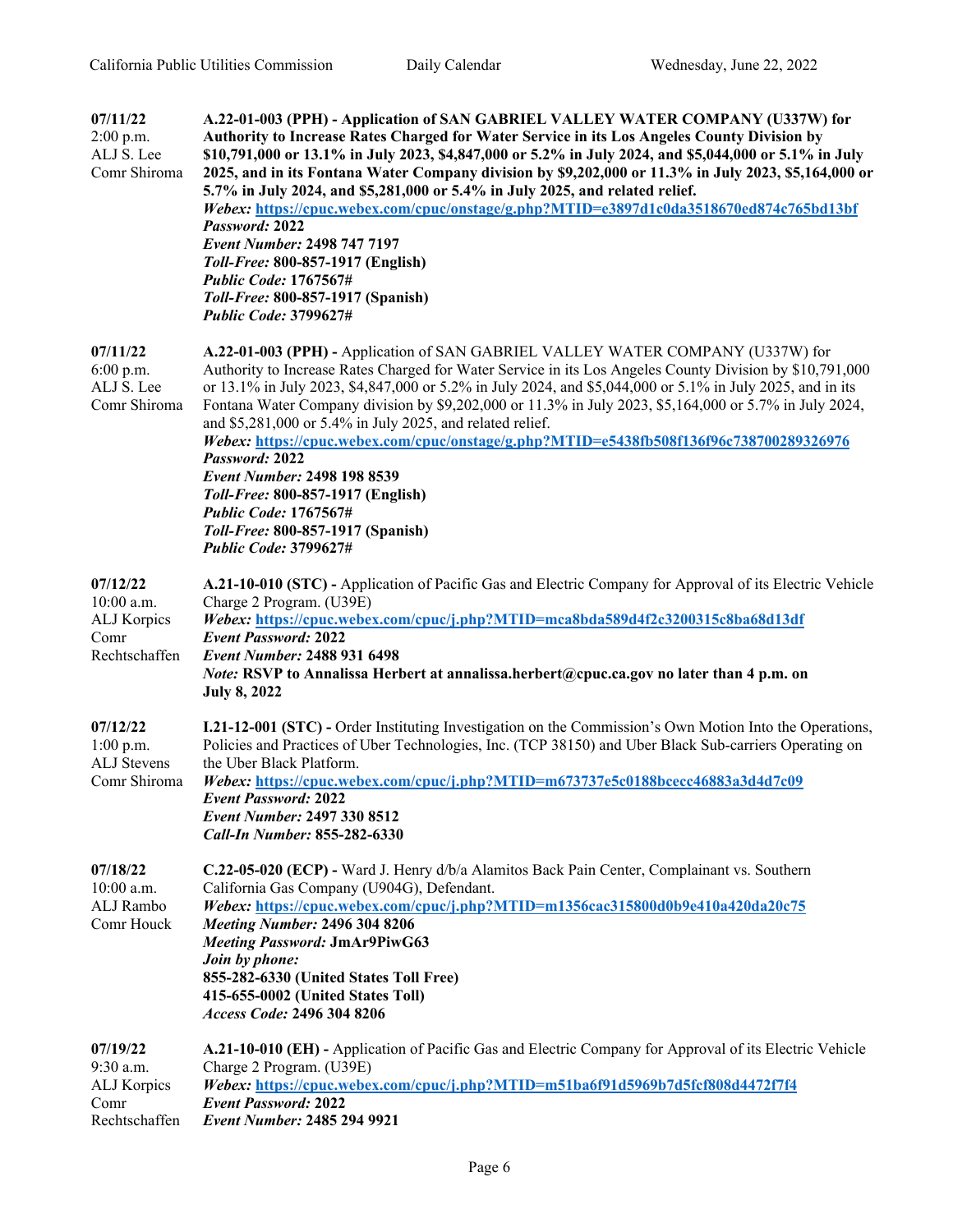**(Also July 20-22, 2022)**

| 07/19/22<br>$10:00$ a.m.<br>ALJ Rambo<br>Comr Houck           | C.22-05-021 (ECP) - Peters Design Build Inc., Complainant vs Pacific Gas and Electric Company (U39E),<br>Defendant.<br>Webex: https://cpuc.webex.com/cpuc/j.php?MTID=m36d94633e42f93475646b888b3868aa3<br><b>Meeting Number: 2493 605 1549</b><br><b>Meeting Password: JmAr9PiwG63</b><br>Join by phone:<br>855-282-6330 (United States Toll Free)<br>415-655-0002 (United States Toll)<br>Access Code: 2493 605 1549                                                                                                             |
|---------------------------------------------------------------|-----------------------------------------------------------------------------------------------------------------------------------------------------------------------------------------------------------------------------------------------------------------------------------------------------------------------------------------------------------------------------------------------------------------------------------------------------------------------------------------------------------------------------------|
| 07/20/22<br>9:30 a.m.<br>ALJ Korpics<br>Comr<br>Rechtschaffen | A.21-10-010 (EH) - Application of Pacific Gas and Electric Company for Approval of its Electric Vehicle<br>Charge 2 Program. (U39E)<br>Webex: https://cpuc.webex.com/cpuc/j.php?MTID=m5feec4af5d23202a3b40a392f17ae62d<br><b>Event Password: 2022</b><br>Event Number: 2499 674 6567<br>(Also July 21-22, 2022)                                                                                                                                                                                                                   |
| 07/21/22<br>9:30 a.m.<br>ALJ Korpics<br>Comr<br>Rechtschaffen | A.21-10-010 (EH) - Application of Pacific Gas and Electric Company for Approval of its Electric Vehicle<br>Charge 2 Program. (U39E)<br>Webex: https://cpuc.webex.com/cpuc/j.php?MTID=m9dc16f1cdb04d0e5a7b9dc11ddad7902<br><b>Event Password: 2022</b><br>Event Number: 2487 403 3361<br>(Also July 22, 2022)                                                                                                                                                                                                                      |
| 07/21/22<br>9:30 a.m.<br>ALJ Fitch<br>ALJ Kao<br>Comr Shiroma | R.13-11-005 (WS) - Order Instituting Rulemaking Concerning Energy Efficiency Rolling Portfolios,<br>Policies, Programs, Evaluation, and Related Issues.<br>Webex: https://cpuc.webex.com/cpuc/j.php?MTID=ma1fe2976acbe5bfb6e654927dd21443f<br><b>Meeting Passcode: EMVQuarterly0622</b><br>Call-In Number: 415-655-0002<br>Participant Code: 2486 004 6458<br><b>Contact: Yeshi Lemma</b><br>Yeshi.Lemma@cpuc.ca.gov<br><i>Note:</i> A quorum of commissioners, and their advisors, may be present but no decisions will be made. |
| 07/22/22<br>9:30 a.m.<br>ALJ Korpics<br>Comr<br>Rechtschaffen | A.21-10-010 (EH) - Application of Pacific Gas and Electric Company for Approval of its Electric Vehicle<br>Charge 2 Program. (U39E)<br>Webex: https://cpuc.webex.com/cpuc/j.php?MTID=mbfca413af4dd73b68bd720aeaa95ef81<br><b>Event Password: 2022</b><br>Event Number: 2496 545 9986                                                                                                                                                                                                                                              |
| 08/05/22<br>$1:30$ p.m.<br>ALJ Kelly<br>Comr Shiroma          | R.22-04-003 (PHC) - Order Instituting Rulemaking to review the existing guiding framework set forth in<br>Decision 99-10-064 (consistent with the Public Water System Investment and Consolidation Act of 1997)<br>regarding acquisitions involving water utilities under the Commission's jurisdiction.<br>Webex: https://cpuc.webex.com/cpuc/onstage/g.php?MTID=ee8f53de8c38ddb3b4baf195c07f67140<br>Password: 2022<br><b>Event Number: 2480 201 8811</b><br>Toll-Free: 855-282-6330<br>Passcode: 2480 201 8811                 |
| 08/19/22<br>$9:00$ a.m.<br>ALJ Wercinski                      | K.21-11-001 (EH) - Appeal of San Diego Community Power from Citation No. E-4195-0107 issued<br>October 4, 2021, by Consumer Protection and Enforcement Division.<br>Webex: https://cpuc.webex.com/cpuc/j.php?MTID=m0c0d51773f769d31ba780d9d20836522<br>Meeting Number (Access Code): 2498 197 4784<br><b>Meeting Password: gMqPJTGJ547</b>                                                                                                                                                                                        |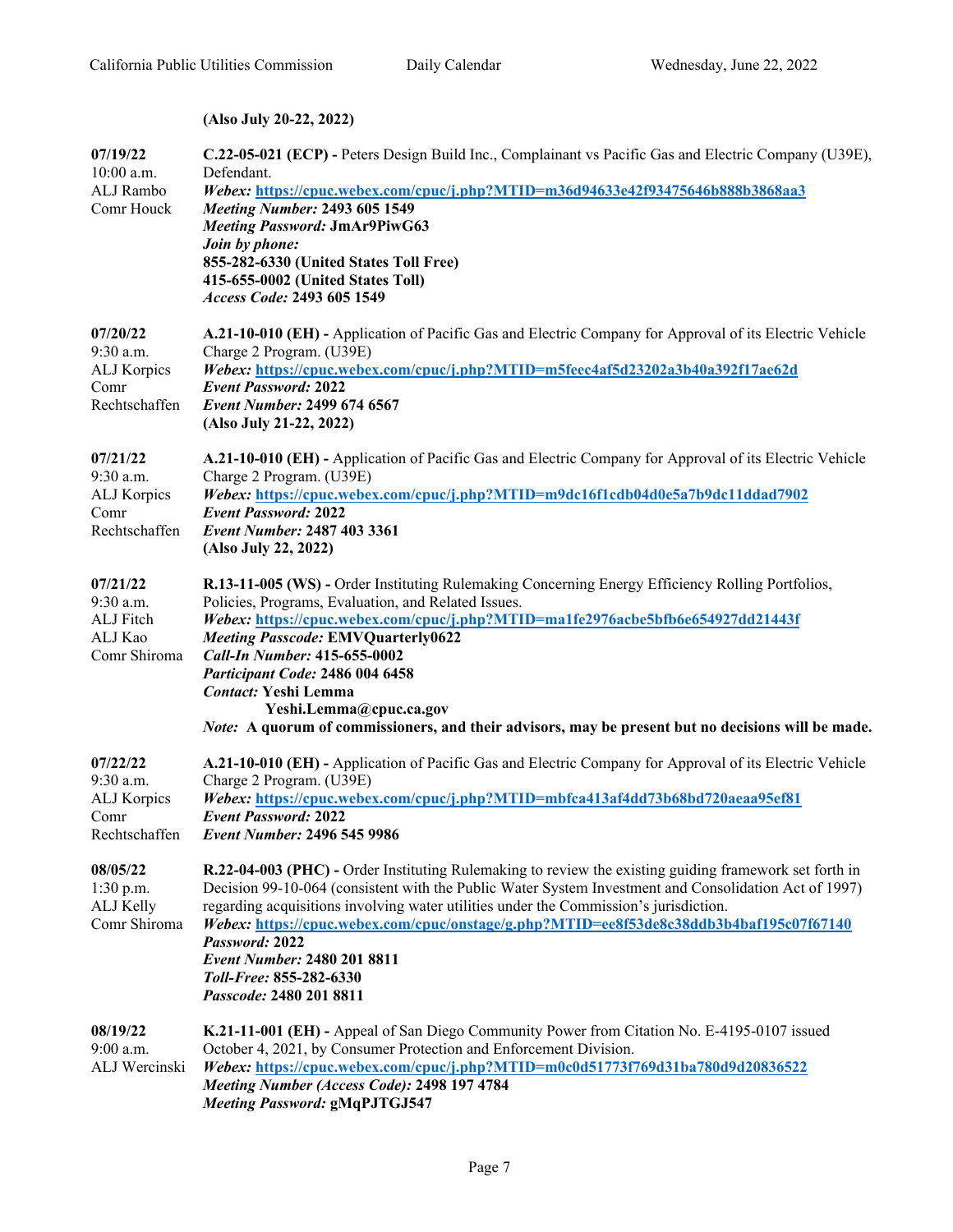#### Return to Table of [Contents](#page-0-1)

## <span id="page-7-0"></span>**OTHER PUBLIC MEETINGS**

#### **Public Meeting Notice: Deaf and Disabled Telecommunications Program (DDTP) – Telecommunications Access for the Deaf and Disabled Administrative Committee (TADDAC)**

| <b>June 22, 2022</b> • More Information: contact Reina Vazquez at (510) 302-1147, or by email at ryazquez@ddtp.org |  |
|--------------------------------------------------------------------------------------------------------------------|--|
| $\frac{1}{2}$ 10 am - 4 pm $\frac{1}{2}$ for meeting call in information.                                          |  |

#### **Public Webinar Notice: Small and Multi-Jurisdictional Utility ("SMJU") Leveraging Low-income and Clean Energy Programs Public Workshop**

| $\frac{1}{2}$ June 23, 2022 | Web Ex Information:                                                                                                                                                                                               |
|-----------------------------|-------------------------------------------------------------------------------------------------------------------------------------------------------------------------------------------------------------------|
| $\frac{1}{2}$ 10am – 4pm    | https://cpuc.webex.com/cpuc/j.php?MTID=me3c6ec418f34ae4ecd39a9bfe26e0eb3                                                                                                                                          |
|                             | Web Ex Meeting ID: 2494 364 4063                                                                                                                                                                                  |
|                             | Web Ex Passcode: rP9S8r2N3J4                                                                                                                                                                                      |
|                             | <b>Conference Call Information:</b><br>Call-in Number: 1-855-282-6330 (Toll Free); or 1-415-655-0002<br>Call-in Passcode: 249 436 44063<br><b>Contact:</b> Jason.symonds@cpuc.ca.gov or by phone at 415-703-1968. |

#### **Public Webinar Notice: CEC Workshop on AB 525 Draft Report: Offshore Wind Maximum Feasible Capacity and Megawatt Planning Goals for 2030 and 2045**

| June 27, 2022                                        | Warren-Alquist State Energy Building                                                      |
|------------------------------------------------------|-------------------------------------------------------------------------------------------|
| 9:30 am to $12:30 \text{ pm} \div 1516$ Ninth Street |                                                                                           |
|                                                      | First Floor, Art Rosenfeld Hearing Room                                                   |
|                                                      | Sacramento, CA, 95814                                                                     |
|                                                      |                                                                                           |
|                                                      | Web Ex Information:                                                                       |
|                                                      | https://energy.zoom.us/j/99811635340?pwd=LzJhbWw4bUk2RlJraWlMckxkK3drQT09                 |
|                                                      | Web Ex Meeting code: 998 1163 5340                                                        |
|                                                      | Web Ex Password: 099038                                                                   |
|                                                      |                                                                                           |
|                                                      | <b>Conference Call Information:</b>                                                       |
|                                                      | Call-in Number: (213) 338-8477 (Toll) or (877) 853-5257 (Toll Free).                      |
|                                                      | Call-in Passcode: 998 1163 5340                                                           |
|                                                      |                                                                                           |
|                                                      | More Information: David.Withrow@cpuc.ca.gov                                               |
|                                                      | NOTE: One or more Commissioners or their Advisors will be attending this workshop, but no |
|                                                      | action will be taken.                                                                     |

#### **Public Webinar Notice: CPUC - Universal LifeLine Telephone Service Administrative Committee Meeting**

| $\frac{1}{2}$ June 28, 2022 | : California Public Utilities Commission, Golden Gate Room, |  |
|-----------------------------|-------------------------------------------------------------|--|
|                             | $\pm 12.30$ pm $-3.30$ pm $\pm 505$ Van Ness Street,        |  |
|                             | $\equiv$ San Francisco, CA 94102                            |  |
|                             |                                                             |  |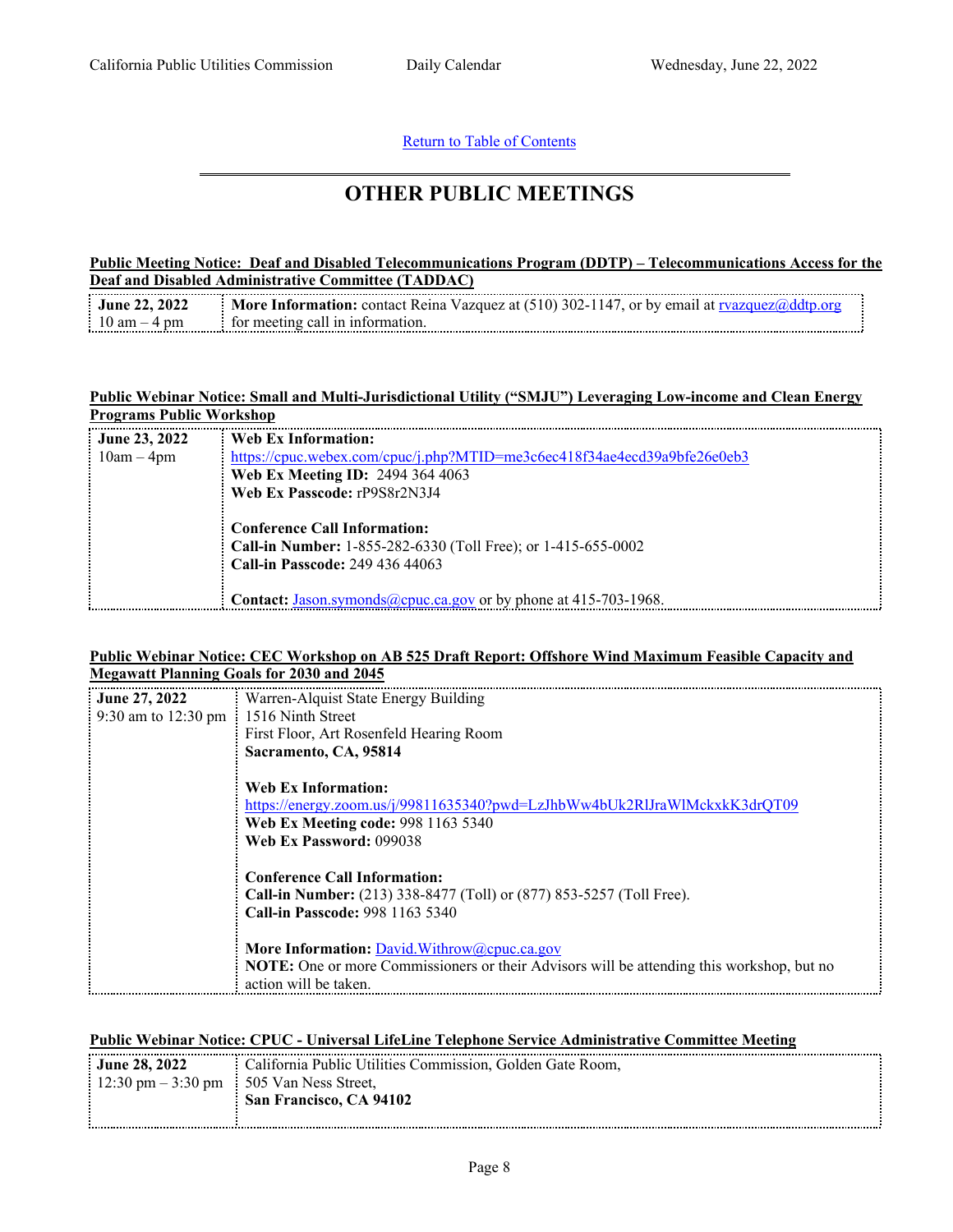**Web Ex Information:** MTID=m06886696cc123b60646efbde72d260ab **Conference Call Information: Call-in Number:** 1-855-282-6330 **Call-in Passcode:** cVfGRJzN824 **Contact**: [mary.rottman@cpuc.ca.gov](mailto:mary.rottman@cpuc.ca.gov) 

#### **Public Webinar Notice: Low Income Energy Assistance Programs (LIEAP) & Water & Climate Change Joint Subcommittee Meeting**

| : June 28, 2022 | Web Ex Information:                                                              |
|-----------------|----------------------------------------------------------------------------------|
| $1pm-5pm$       | https://cpuc.webex.com/cpuc/onstage/g.php?MTID=e84fbc6c6f769aff4e1c96af9b6dcb100 |
|                 | Web Ex Meeting code: 2488 222 7775                                               |
|                 | Web Ex Password: CEF22                                                           |
|                 |                                                                                  |
|                 | <b>Conference Call Information:</b>                                              |
|                 | <b>Call-in Number: 1-855-282-6330</b>                                            |
|                 | <b>Call-in Passcode: 2488 222 7775</b>                                           |
|                 |                                                                                  |
|                 | <b>Contact:</b> gillian.weaver@cpuc.ca.gov                                       |
|                 |                                                                                  |
|                 | More Information: https://liob.cpuc.ca.gov/                                      |
|                 | <b>Return to Table of Contents</b>                                               |

### <span id="page-8-0"></span>**NEW PROCEEDINGS - NONE**

Return to Table of [Contents](#page-0-0)

## **PETITIONS FOR MODIFICATION - NONE**

Return to Table of [Contents](#page-0-0)

### <span id="page-8-2"></span>**DRAFT RESOLUTIONS**

**Issued for public comment. Comments are governed by Rule 14.5.**

<span id="page-8-1"></span>

| Draft Resolution No.          | E-5155                                                                                                                                                                                                  |
|-------------------------------|---------------------------------------------------------------------------------------------------------------------------------------------------------------------------------------------------------|
| Meeting Date                  | June 23, 2022                                                                                                                                                                                           |
| Subject Matter                | Resolution E-5155. Pacific Gas and Electric Company Request for Additional Cost<br>Recovery Associated with IT Project Work to Increase Electric Rule 24 Registration<br>Capacity to 200,000 Locations. |
| Web Link                      | https://docs.cpuc.ca.gov/PublishedDocs/Published/G000/M475/K550/475550014.PDF                                                                                                                           |
| <b>Comments Due Date</b>      | June 6, 2022                                                                                                                                                                                            |
| Serve comments on: (email[s]) | jean.lamming@cpuc.ca.gov and aloke.gupta@cpuc.ca.gov                                                                                                                                                    |

| ı∩r<br>NO. | $\sim$ $\sim$<br><b><i><u>ALCOHOL: 2005</u></i></b> |
|------------|-----------------------------------------------------|
| Jate       | 2022                                                |
| M          | $\sim$                                              |
| ιu         |                                                     |
| 1100       | une                                                 |
|            |                                                     |
|            |                                                     |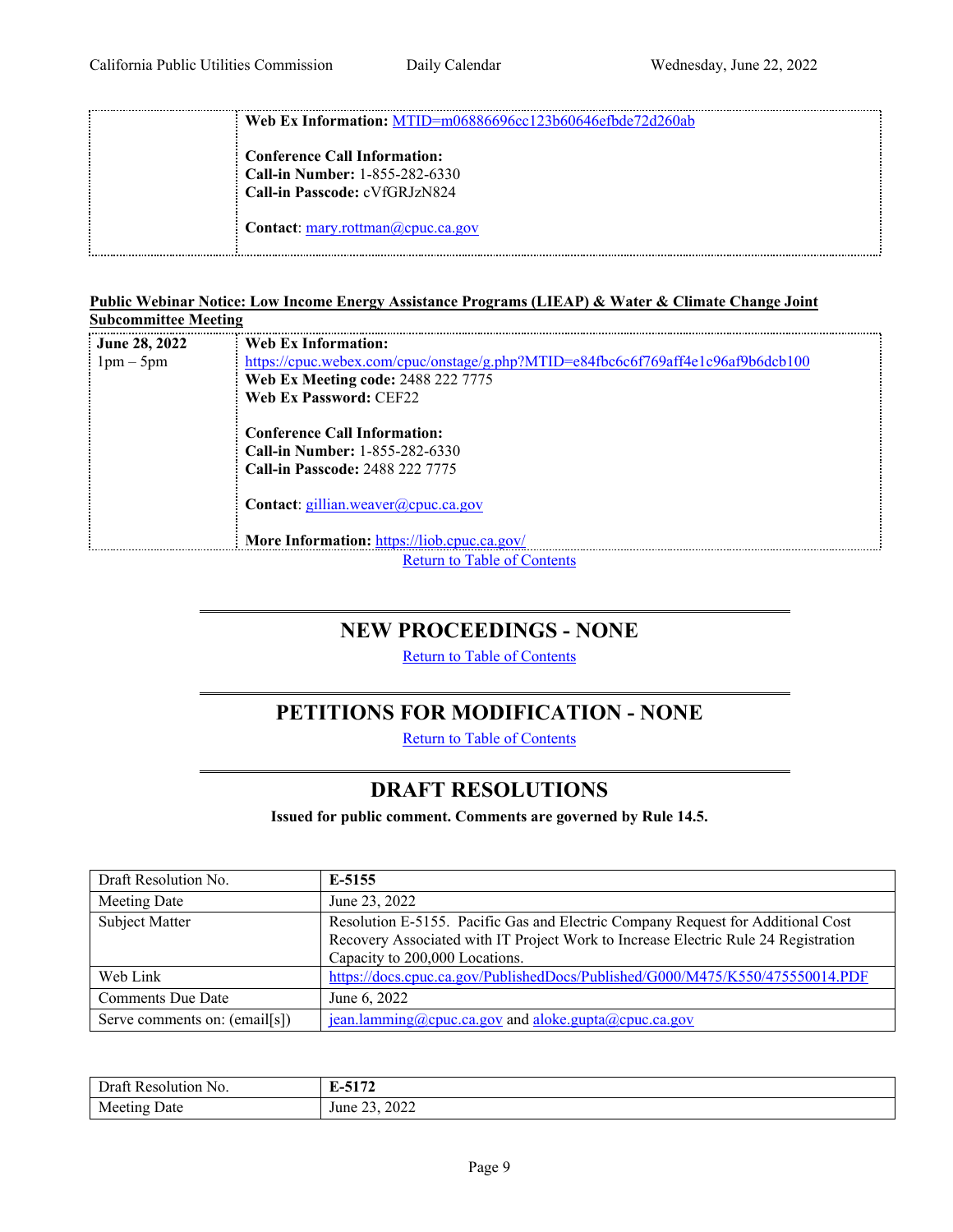| Subject Matter                | Resolution E-5172. Approval, with Modifications, of utilities' Advice Letters seeking<br>proposed modifications to Electric Rule 21 Tariff in Compliance with Decision 20-09-<br>035, Ordering Paragraphs 2, 6, 11, 12, and 23. |
|-------------------------------|---------------------------------------------------------------------------------------------------------------------------------------------------------------------------------------------------------------------------------|
| Web Link                      | https://docs.cpuc.ca.gov/PublishedDocs/Published/G000/M477/K844/477844644.PDF                                                                                                                                                   |
| Comments Due Date             | June 7, 2022                                                                                                                                                                                                                    |
| Serve comments on: (email[s]) | $dkl$ ( $Q$ ) cpuc.ca.gov and Justin.Regnier( $Q$ ) cpuc.ca.gov                                                                                                                                                                 |

| Draft Resolution No.          | E-5207                                                                                                                                                                                                      |
|-------------------------------|-------------------------------------------------------------------------------------------------------------------------------------------------------------------------------------------------------------|
| Meeting Date                  | June 23, 2022                                                                                                                                                                                               |
| Subject Matter                | Resolution E-5207—Approves Construction, Pursuant to General Order 131-D, of the<br>Ignacio-Alto-Sausalito #1 and #2 60 kV Power Line, SCADA Switch Program in the<br>City of Mill Valley, County of Marin. |
| Web Link                      | https://docs.cpuc.ca.gov/PublishedDocs/Published/G000/M477/K549/477549020.PDF                                                                                                                               |
| <b>Comments Due Date</b>      | June 7, 2022                                                                                                                                                                                                |
| Serve comments on: (email[s]) | Michael.Rosauer@cpuc.ca.gov and BOR@cpuc.ca.gov                                                                                                                                                             |

| Draft Resolution No.          | E-5209                                                                                                                                                             |
|-------------------------------|--------------------------------------------------------------------------------------------------------------------------------------------------------------------|
| Meeting Date                  | June 23, 2022                                                                                                                                                      |
| Subject Matter                | Resolution E-5209. Adoption of 2022 updated administratively set fixed avoided-cost<br>rates for the Renewable Market Adjusting Tariff (ReMAT) Program pursuant to |
|                               | Commission Decision 20-10-005.                                                                                                                                     |
| Web Link                      | https://docs.cpuc.ca.gov/PublishedDocs/Published/G000/M476/K075/476075061.PDF                                                                                      |
| <b>Comments Due Date</b>      | June 1, 2022                                                                                                                                                       |
| Serve comments on: (email[s]) | chadia.abreumanon@cpuc.ca.gov and cheryl.lee@cpuc.ca.gov                                                                                                           |

| Draft Resolution No.          | $E-5216$                                                                                                                                                                                                         |
|-------------------------------|------------------------------------------------------------------------------------------------------------------------------------------------------------------------------------------------------------------|
| Meeting Date                  | June 23, 2022                                                                                                                                                                                                    |
| Subject Matter                | Resolution E-5216. Pacific Gas and Electric Company's, Southern California Edison<br>Company's, and San Diego Gas & Electric Company's Renewables Portfolio Standard<br>Voluntary Allocation Pro Forma Contracts |
| Web Link                      | https://docs.cpuc.ca.gov/SearchRes.aspx?docformat=ALL&docid=477760380                                                                                                                                            |
| <b>Comments Due Date</b>      | June 9, 2022                                                                                                                                                                                                     |
| Serve comments on: (email[s]) | Christian.Knierim@cpuc.ca.gov and cheryl.lee@cpuc.ca.gov                                                                                                                                                         |

| Draft Resolution No.          | E-5217                                                                               |
|-------------------------------|--------------------------------------------------------------------------------------|
| Meeting Date                  | July 14, 2022                                                                        |
| Subject Matter                | Resolution E-5217. Adopts procedures for the large energy utilities' annual year-end |
|                               | consolidated electric revenue and rate change filings.                               |
| Web Link                      | https://docs.cpuc.ca.gov/PublishedDocs/Published/G000/M482/K395/482395536.PDF        |
| <b>Comments Due Date</b>      | June 27, 2022                                                                        |
| Serve comments on: (email[s]) | Jenny.Au@cpuc.ca.gov and Laura.Martin@cpuc.ca.gov                                    |

| Draf<br>Reco<br>utior<br>N <sub>O</sub> | AA<br><br>. .<br>−ง⊿<br>. .<br>__   |
|-----------------------------------------|-------------------------------------|
| Meeting<br>Jate                         | 2022<br>$\sim$ $\sim$<br>June<br>-- |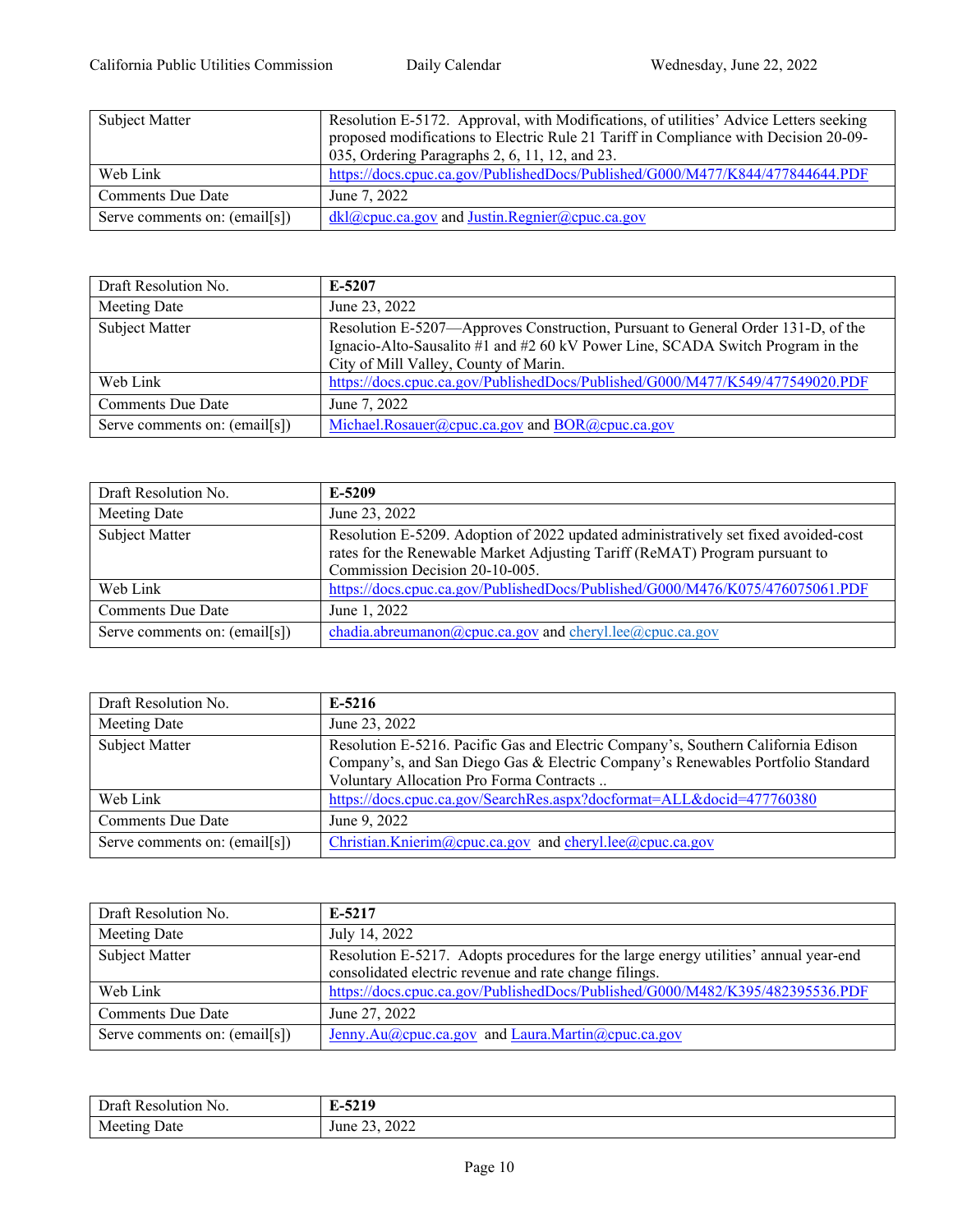| Subject Matter                | Resolution E-5219. San Diego Gas & Electric Company Contract and Cost Information<br>for Four Utility-Owned Circuit-Level Energy Storage Microgrid Projects Pursuant to<br>Decision 21-12-004 |
|-------------------------------|-----------------------------------------------------------------------------------------------------------------------------------------------------------------------------------------------|
| Web Link                      | https://docs.cpuc.ca.gov/PublishedDocs/Published/G000/M478/K320/478320358.PDF                                                                                                                 |
| Comments Due Date             | June 9, 2022                                                                                                                                                                                  |
| Serve comments on: (email[s]) | Patrick.Saxton@cpuc.ca.gov and Jessica.Tse@cpuc.ca.gov                                                                                                                                        |

| Draft Resolution No.          | G-3589                                                                                                                                                                      |
|-------------------------------|-----------------------------------------------------------------------------------------------------------------------------------------------------------------------------|
| Meeting Date                  | June 23, 2022                                                                                                                                                               |
| Subject Matter                | Resolution G-3589. Adopts an updated Annual Fee for registered Core Transport Agents<br>pursuant to Public Utilities Code Section 984(b) and Commission Decision 18-02-002. |
| Web Link                      | https://docs.cpuc.ca.gov/SearchRes.aspx?docformat=ALL&docid=478110553                                                                                                       |
| <b>Comments Due Date</b>      | June 9, 2022                                                                                                                                                                |
| Serve comments on: (email[s]) | Latasha.James@cpuc.ca.gov_and_Jean.Spencer@cpuc.ca.gov                                                                                                                      |

| Draft Resolution No.          | L-616                                                                                                                                                                                                                                          |
|-------------------------------|------------------------------------------------------------------------------------------------------------------------------------------------------------------------------------------------------------------------------------------------|
| Meeting Date                  | June 23, 2022                                                                                                                                                                                                                                  |
| Subject Matter                | Ratifying Action by Commissioner Rechtschaffen in Signing a Memorandum of<br>Understanding for a Vehicle-to-Everything Collaboration for accelerating development<br>and commercialization of vehicle-to-everything (i.e. "V2X") technologies. |
| Web Link                      | https://docs.cpuc.ca.gov/SearchRes.aspx?docformat=ALL&docid=476037067                                                                                                                                                                          |
| <b>Comments Due Date</b>      | May 31, 2022                                                                                                                                                                                                                                   |
| Serve comments on: (email[s]) | R.18-12-006 and sarah.thomas@cpuc.ca.gov                                                                                                                                                                                                       |

| Draft Resolution No.          | Res ALJ-417                                                          |
|-------------------------------|----------------------------------------------------------------------|
| Meeting Date                  | July 14, 2022                                                        |
| Subject Matter                | Resolving K.19-09-015                                                |
| Web Link                      | http://docs.cpuc.ca.gov/SearchRes.aspx?docformat=ALL&docid=473576787 |
| Comments Due Date             | June 21, 2022                                                        |
| Serve comments on: (email[s]) | https://ia.cpuc.ca.gov/servicelists/K1909015 87218.htm               |

| Draft Resolution No.          | SED-5A                                                                             |
|-------------------------------|------------------------------------------------------------------------------------|
| Meeting Date                  | July 14, 2022                                                                      |
| Subject Matter                | Resolution Revising Resolution SED-5 Pursuant to Decision 22-04-057 to Include the |
|                               | Penalty Assessment Methodology                                                     |
| Web Link                      | https://docs.cpuc.ca.gov/SearchRes.aspx?docformat=ALL&docid=482684576              |
| <b>Comments Due Date</b>      | June 27, 2022                                                                      |
| Serve comments on: (email[s]) | Service List A.22-01-006; Nika.Kjensli@cpuc.ca.gov; Marion.Peleo@cpuc.ca.gov       |

| Draft Resolution No. | SED-6A                                                                             |
|----------------------|------------------------------------------------------------------------------------|
| Meeting Date         | July 14, 2022                                                                      |
| Subject Matter       | Resolution Revising Resolution SED-6 Pursuant to Decision 22-04-058 to Include the |
|                      | <b>Penalty Assessment Methodology</b>                                              |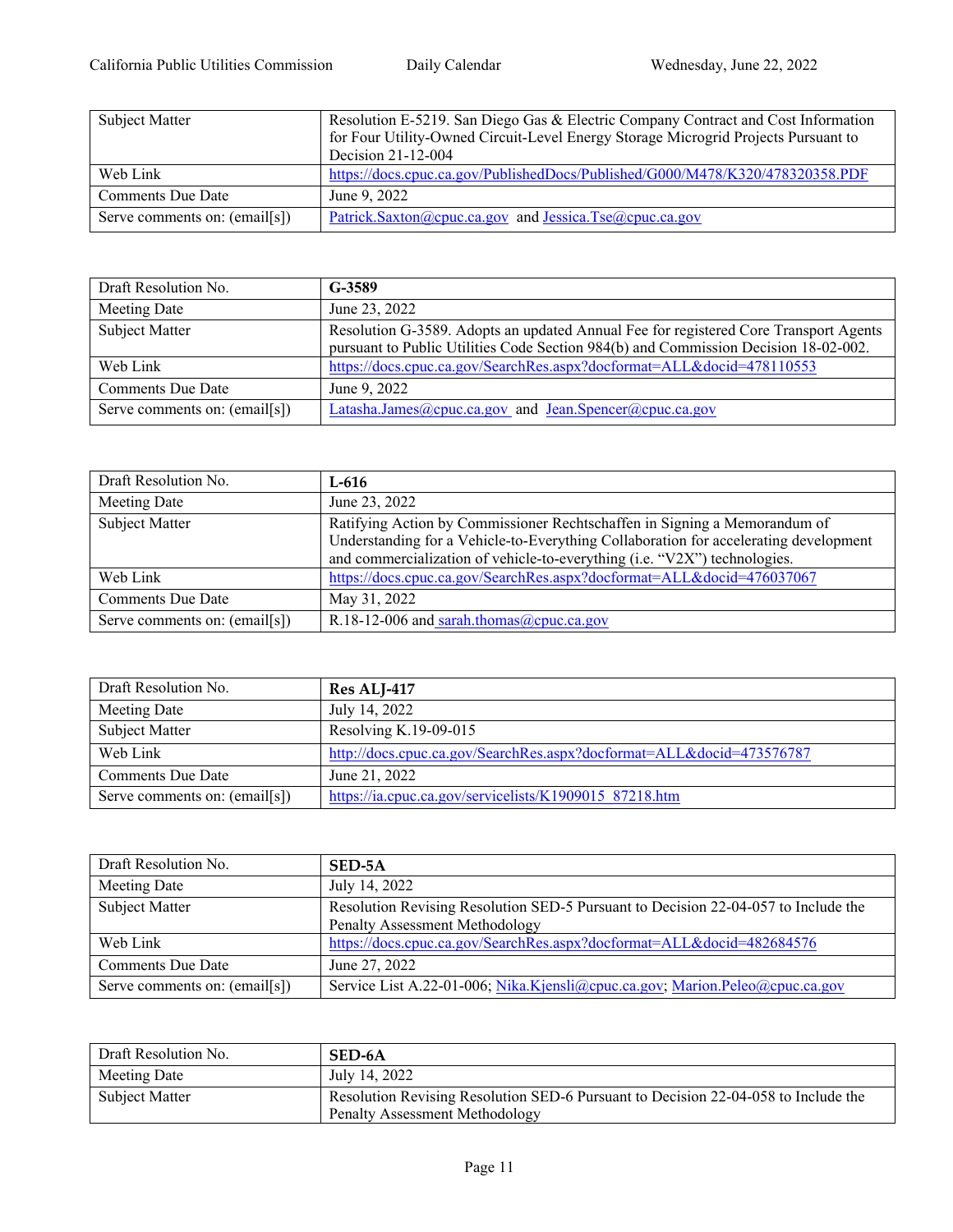| Web Link                      | https://docs.cpuc.ca.gov/SearchRes.aspx?docformat=ALL&docid=483542175          |
|-------------------------------|--------------------------------------------------------------------------------|
| Comments Due Date             | June 27, 2022                                                                  |
| Serve comments on: (email[s]) | Nika.Kjensli@cpuc.ca.gov, Peter.Allen@cpuc.ca.gov, Service List in A.22-01-001 |

| Draft Resolution No.          | TL-19139                                                                          |
|-------------------------------|-----------------------------------------------------------------------------------|
| Meeting Date                  | June 23, 2022                                                                     |
| Subject Matter                | Resolution TL-19139 Granting Vessel Common Carriers Temporary Authority to Adjust |
|                               | Their Fares and Rates Without Specific Approval of The Commission                 |
| Web Link                      | http://docs.cpuc.ca.gov/SearchRes.aspx?docformat=ALL&docid=482395514              |
| <b>Comments Due Date</b>      | June 17, 2022                                                                     |
| Serve comments on: (email[s]) | TransportationPrograms@cpuc.ca.gov                                                |

| Draft Resolution No.          | E-5008                                                                                                                                                                                                                                                                                                                                                                                                   |
|-------------------------------|----------------------------------------------------------------------------------------------------------------------------------------------------------------------------------------------------------------------------------------------------------------------------------------------------------------------------------------------------------------------------------------------------------|
| Meeting Date                  | July 14, 2022                                                                                                                                                                                                                                                                                                                                                                                            |
| Subject Matter                | Resolution E-5008. Approval, with modifications, of Pacific Gas and Electric, Southern<br>California Edison, and San Diego Gas & Electric's proposal to end cost recovery and<br>implement a bill credit to customers enrolled in Customer Choice Aggregator and<br>Energy Service Provider demand response programs deemed similar to corresponding<br>Investor-Owned Utility demand response programs. |
| Web Link                      | https://docs.cpuc.ca.gov/PublishedDocs/Published/G000/M484/K444/484444861.PDF                                                                                                                                                                                                                                                                                                                            |
| <b>Comments Due Date</b>      | June 30, 2022                                                                                                                                                                                                                                                                                                                                                                                            |
| Serve comments on: (email[s]) | asal.esfahani@cpuc.ca.gov<br>aloke.gupta@cpuc.ca.gov                                                                                                                                                                                                                                                                                                                                                     |

| Draft Resolution No.          | $L-617$                                                                               |
|-------------------------------|---------------------------------------------------------------------------------------|
| Meeting Date                  | July 14, 2022                                                                         |
| Subject Matter                | Denies Brandon Rittiman's appeal of the Commission's determination that records       |
|                               | sought under California Public Record Act requests 21-704 are exempt from disclosure. |
| Web Link                      | https://docs.cpuc.ca.gov/SearchRes.aspx?docformat=ALL&docid=484675197                 |
| Comments Due Date             | July 11, 2022                                                                         |
| Serve comments on: (email[s]) | Margarita.lezcano@cpuc.ca.gov                                                         |

| Draft Resolution No.          | T-17762                                                                             |
|-------------------------------|-------------------------------------------------------------------------------------|
| Meeting Date                  | July 14, 2022                                                                       |
| Subject Matter                | Resolution T-17762 approves CASF additional funding up to \$1,658,198 for the       |
|                               | completion of the Plumas Sierra Telecommunications (U-7218-C) Lake Davis Project in |
|                               | Plumas County.                                                                      |
| Web Link                      | https://docs.cpuc.ca.gov/SearchRes.aspx?docformat=ALL&docid=477770520               |
| <b>Comments Due Date</b>      | June 30, 2022                                                                       |
| Serve comments on: (email[s]) | $louise.fischer@cpuc.ca.gov$ and                                                    |
|                               | CASF Infrastructure Grant Administrator@cpuc.ca.gov                                 |

| Ira<br>.cior<br>.2801117<br>NO. | $\overline{a}$ means $\overline{a}$                 |
|---------------------------------|-----------------------------------------------------|
| Jate<br>Meeting                 | $\sim$ $\sim$ $\sim$<br>TE.<br>lulx<br>ินเ<br>ىستەن |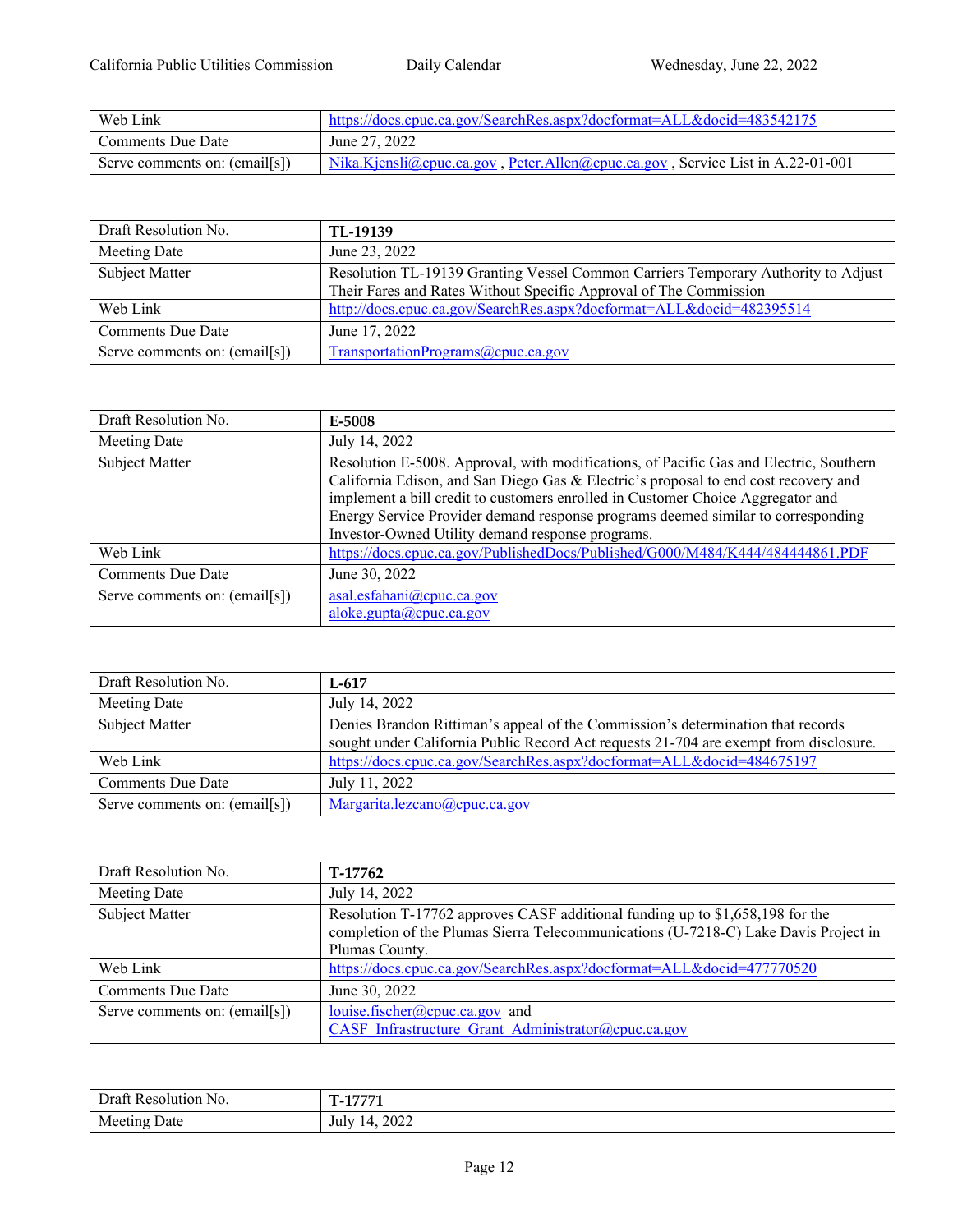| Subject Matter                | This Resolution grants the request of Varcomm Broadband, a competitive local exchange     |
|-------------------------------|-------------------------------------------------------------------------------------------|
|                               | and interexchange carrier, to be designated as an Eligible Telecommunications Carrier to  |
|                               | obtain federal Lifeline support, in certain service territories of Pacific Bell Telephone |
|                               | Company (AT&T) and Frontier California.                                                   |
| Web Link                      | https://docs.cpuc.ca.gov/SearchRes.aspx?docformat=ALL&docid=484456092                     |
| Comments Due Date             | June 30, 2022                                                                             |
| Serve comments on: (email[s]) | Kim.hua@cpuc.ca.gov                                                                       |

| Draft Resolution No.          | <b>Res. ALJ-418</b>                                                   |
|-------------------------------|-----------------------------------------------------------------------|
| Meeting Date                  | August 4, 2022                                                        |
| Subject Matter                | Resolving $K.20-06-003$                                               |
| Web Link                      | https://docs.cpuc.ca.gov/SearchRes.aspx?docformat=ALL&docid=474375892 |
| <b>Comments Due Date</b>      | July 6, 2022                                                          |
| Serve comments on: (email[s]) | https://ia.cpuc.ca.gov/servicelists/K2006003 88004.htm                |

# **PETITION FOR MODIFICATION OF RESOLUTION - NONE**

(For this section, please contact the Division directly or the Public Advisor's Office by e-mail at [public.advisor@cpuc.ca.gov](mailto:public.advisor@cpuc.ca.gov?subject=Re:) for more information.*)*

Return to Table of [Contents](#page-0-0)

## <span id="page-12-0"></span>**ADVICE LETTERS SUBMISSIONS**

To inquire about filings, suspension or protest, call or email the Energy Division (415-703-1974 or email: [EDTariffUnit@cpuc.ca.gov](file://gc5filesrv231/VDI-AppData/CW4/AppData/Roaming/OpenText/OTEdit/cs_cpuc_ca_gov-otcs/c323758965/EDTariffUnit@cpuc.ca.gov) ), Communications Division (415-703-3052) or Water Division (415-703-1133) or email: water.division@cpuc.ca.gov), Transportation Division: TNC Access filing, email the Consumer Protection and Enforcement Division at [tncaccess@cpuc.ca.gov;](mailto:tncaccess@cpuc.ca.gov) and CPUC's Autonomous Vehicle (AV) Programs, email the Consumer Protection and Enforcement Division at [AVPrograms@cpuc.ca.gov](mailto:AVPrograms@cpuc.ca.gov). To obtain a copy of the protest, please direct your request to the protestor.

| 03/30/22 | Telecom<br>38               | Global Connection Inc of America, Annual Performance Bond Submission (effective TBD)                                                                                                                                                                    |
|----------|-----------------------------|---------------------------------------------------------------------------------------------------------------------------------------------------------------------------------------------------------------------------------------------------------|
| 06/16/22 | Energy<br>6619E             | Pacific Gas & Electric Company, Emergency Reliability Resource Adequacy Procurement for<br>2022 Demand Response Pursuant to Decision 21-12-015 (anticipated effective 06/16/22)                                                                         |
| 06/16/22 | Telecom<br>39               | Global Connection Inc of America, CA LifeLine wireless plan revisions to remove EBB<br>(effective TBD)                                                                                                                                                  |
| 06/17/22 | Energy<br>25ESP             | EDF Industrial Power Services, Local Resource Adequacy ("RA") Waiver Request Update<br>(anticipated effective 06/17/22)                                                                                                                                 |
| 06/17/22 | Energy<br>4609G/65<br>94E-A | Pacific Gas & Electric Company, Supplements A.L.No.4609G/6594E, Establishment of the<br>Dixie Fire Mobilehome Park Rebuild Agreement (Form 79-1222) for Mobilehome Park<br>Owners/Operators affected by the Dixie Fire (anticipated effective 06/10/22) |
| 06/17/22 | Energy<br>4025E             | San Diego Gas & Electric Company, SDG&E's Request for Approval of Local Government<br>Energy Efficiency Contract in Compliance with D.18-01-004 Resulting from SDG&E's Local<br>Government Solicitation (effective TBD)                                 |
| 06/20/22 | <b>Telecom</b><br>37        | Air Voice Wireless, LLC, Notification of DBA (effective TBD)                                                                                                                                                                                            |